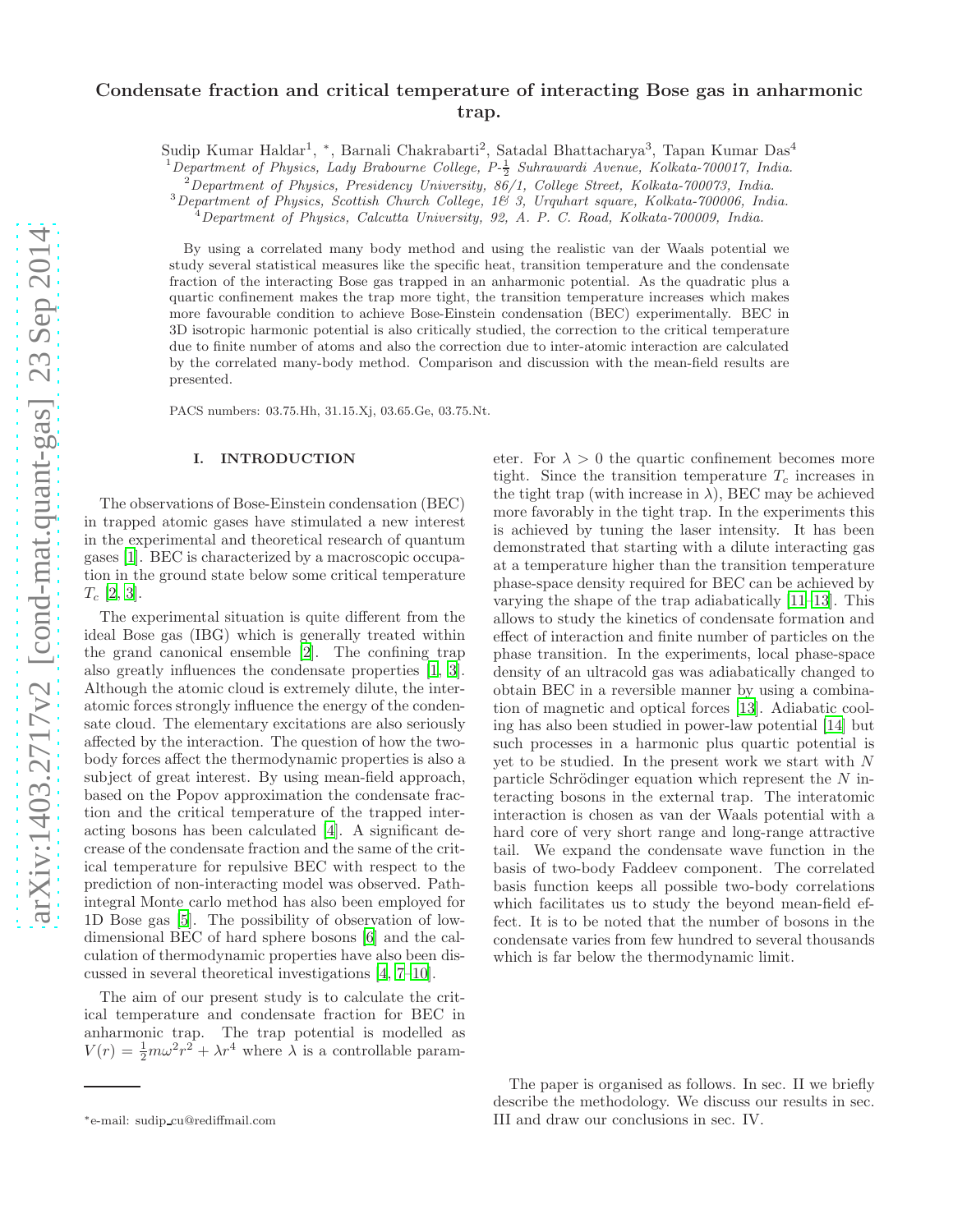#### II. METHODOLOGY

### A. Potential harmonic expansion (CPHEM) method

In our present study we adopt an ab-initio manybody technique which is known as potential harmonic expansion method (PHEM). PHEM uses a truncated twobody basis set which keeps all possible two-body correlation [\[15](#page-9-11)] and hence it is an improvement over the meanfield approximation. The potential harmonic expansion method with an additional short range correlation function, called CPHEM, has already been established as a very successful and useful technique for the study of dilute BEC [\[16](#page-9-12)[–20\]](#page-9-13). Here we briefly describe the technique. Details can be found in our earlier work [\[21](#page-9-14)[–23\]](#page-9-15).

The Hamiltonian for a system of  $N$  identical bosons interacting via two-body potential  $V(\vec{r}_{ij}) = V(\vec{r}_i - \vec{r}_j)$ and confined in an external trap has the form

$$
H = -\frac{\hbar^2}{2m} \sum_{i=1}^{N} \nabla_i^2 + \sum_{i=1}^{N} V_{trap}(\vec{r}_i) + \sum_{i,j>i}^{N} V(\vec{r}_i - \vec{r}_j) \cdot (1)
$$

Here  $m$  is the mass of each bosons. After eliminating the center of mass motion by using standard Jacobi coordinates [\[15,](#page-9-11) [24,](#page-9-16) [25\]](#page-9-17), defined by

$$
\vec{\zeta}_i = \sqrt{\frac{2i}{i+1}} (\vec{r}_{i+1} - \frac{1}{i} \sum_{j=1}^i \vec{r}_j) \quad (i = 1, ..., \mathcal{N}); (\mathcal{N} = N-1),
$$
\n(2)

we obtain the Hamiltonian of the relative motion as

$$
H = -\frac{\hbar^2}{m} \sum_{i=1}^{N} \nabla_{\zeta_i}^2 + V_{trap} + V_{int}(\vec{\zeta}_1, ..., \vec{\zeta}_N) , \quad (3)
$$

Here  $V_{int}$  is the sum of all pair-wise interactions expressed in terms of the Jacobi vectors. The Hyperspherical harmonic expansion method (HHEM) is a convenient abinitio many-body tool which includes all correlations [\[24\]](#page-9-16). However it can not be applied to a typical BEC containing few thousands to few millions of atoms due to large degeneracy of the HH basis. To simplify things now we explore the features of experimentally achieved BEC. In a typical laboratory BEC the interparticle separation is very large compared to the range of interatomic interaction and hence the probabilities of three and higher body collision is negligible. So we can safely ignore the effect of three-body and higher-body correlation and can keep only the two-body correlation. It permits us to decompose the total wave function  $\Psi$  into two-body Faddeev component for the interacting  $(ij)$  pair as

$$
\Psi = \sum_{i,j>i}^{N} \phi_{ij}(\vec{r}_{ij},r) \tag{4}
$$

It is worth to note that  $\phi_{ij}$  is a function of two-body separation  $(\vec{r}_{ij})$  only and also includes the global hyperradius

r, which is defined as  $r = \sqrt{\sum_{i=1}^{N} \zeta_i^2}$ . Thus the effect of two-body correlation comes through the two-body interaction in the expansion basis.  $\phi_{ij}$  is symmetric under the exchange operator  $P_{ij}$  for bosonic atoms and satisfy the Faddeev equation

$$
[T + V_{trap} - E_R] \phi_{ij} = -V(\vec{r}_{ij}) \sum_{kl > k}^{N} \phi_{kl} \qquad (5)
$$

where  $T$  is the total kinetic energy operator. Operating  $\sum_{i,j>i}$  on both sides of equation (4), we get back the original Schrödinger equation. In this approach, we assume that when  $(ij)$  pair interacts, the rest are just inert spectators. Thus the total hyperangular momentum quantum number as also the orbital angular momentum of the whole system is contributed by the interacting pair only. Next the  $(ij)$ <sup>th</sup> Faddeev component is expanded in the set of potential harmonics (PH) (which is a subset of hyperspherical harmonic (HH) basis and sufficient for the expansion of  $V(\vec{r}_{ij})$  appropriate for the  $(ij)$  partition as

$$
\phi_{ij}(\vec{r}_{ij},r) = r^{-(\frac{3\mathcal{N}-1}{2})} \sum_{K} \mathcal{P}_{2K+l}^{lm}(\Omega_N^{ij}) u_K^l(r) \qquad (6)
$$

 $\Omega_N^{ij}$  denotes the full set of hyperangles in the 3Ndimensional space corresponding to the  $(ij)$ <sup>th</sup> interacting pair and  $\mathcal{P}_{2K+l}^{lm}(\Omega_{\mathcal{N}}^{ij})$  is called the PH basis. It has an analytic expression:

$$
\mathcal{P}_{2K+l}^{l,m}(\Omega_N^{(ij)}) = Y_{lm}(\omega_{ij}) \stackrel{(\mathcal{N})}{\longrightarrow} P_{2K+l}^{l,0}(\phi) \mathcal{Y}_0(D-3); \qquad D = 3\mathcal{N},\tag{7}
$$

 $\mathcal{Y}_0(D-3)$  is the HH of order zero in the  $(3\mathcal{N}-3)$  dimensional space spanned by  $\{\vec{\zeta}_1, ..., \vec{\zeta}_{N-1}\}$  Jacobi vectors;  $\phi$ is the hyperangle given by  $r_{ij} = r \cos \phi$ . For the remaining  $(N-1)$  noninteracting bosons we define hyperradius as

$$
\rho_{ij} = \sqrt{\sum_{K=1}^{N-1} \zeta_K^2}
$$
  
=  $r \sin \phi$ . (8)

such that  $r^2 = r_{ij}^2 + \rho_{ij}^2$  and r represents the global hyperradius of the condensate. The set of  $(3\mathcal{N} - 1)$  quantum numbers of HH is now reduced to *only* 3 as for the  $(N-1)$ non-interacting pair we have

$$
l_1 = l_2 = \dots = l_{\mathcal{N}-1} = 0,\tag{9}
$$

$$
m_1 = m_2 = \dots = m_{\mathcal{N}-1} = 0,\tag{10}
$$

$$
n_2 = n_3 = ... n_{\mathcal{N}-1} = 0,\tag{11}
$$

whereas for the interacting pair  $l_N = l$ ,  $m_N = m$  and  $n_N = K$ . Thus the 3N dimensional Schrödinger equation is effectively reduced to a four dimensional equation with the relevant set of quantum numbers: hyperradius  $r$ , orbital angular momentum quantum number l, azimuthal quantum number  $m$  and grand orbital quantum number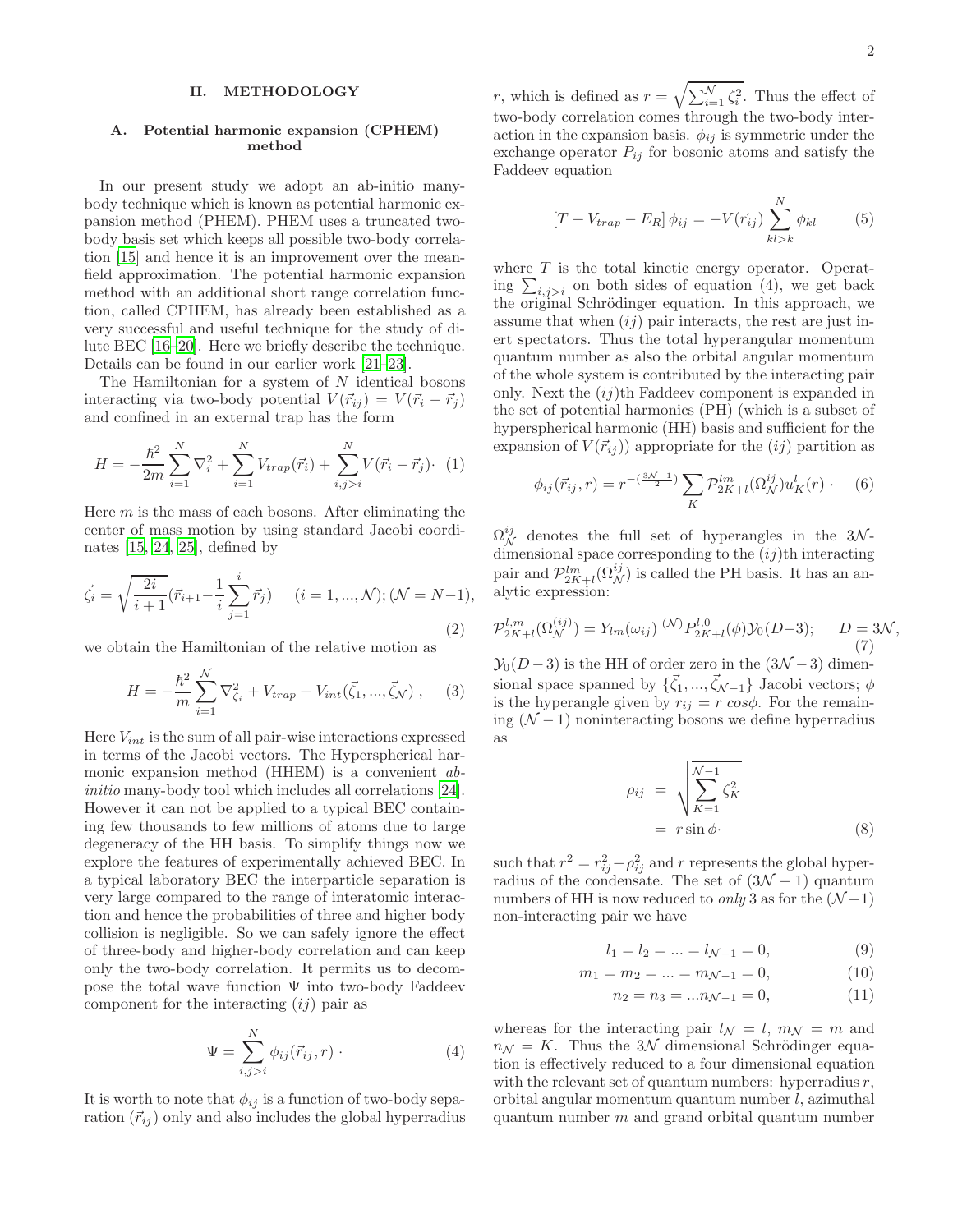$2K + l$  for any N. Substituting in Eq(4) and projecting on a particular PH, a set of coupled differential equation (CDE) for the partial wave  $u_K^l(r)$  is obtained

$$
\left[ -\frac{\hbar^2}{m} \frac{d^2}{dr^2} + V_{trap}(r) + \frac{\hbar^2}{mr^2} \{ \mathcal{L}(\mathcal{L} + 1) + 4K(K + \alpha + \beta + 1) \} - E_R \right] U_{Kl}(r) + \sum_{K'} f_{Kl} V_{KK'}(r) f_{K'l} U_{K'l}(r) = 0 ,
$$
\n(12)

where  $\mathcal{L} = l + \frac{3N-6}{2}$ ,  $U_{Kl} = f_{Kl} u_K^l(r)$ ,  $\alpha = \frac{3N-8}{2}$  and  $\beta = l + 1/2.$ 

 $f_{Kl}$  is a constant and represents the overlap of the PH for interacting partition with the sum of PHs corresponding to all partitions [\[25](#page-9-17)]. The potential matrix element  $V_{KK'}(r)$  is given by

$$
V_{KK'}(r) = \int P_{2K+l}^{lm^*} (\Omega_N^{ij}) V(r_{ij}) P_{2K'+1}^{lm} (\Omega_N^{ij}) d\Omega_N^{ij}.
$$
\n(13)

# B. Introduction of additional short range correlation

In the mean-field GP theory the inter-atomic interaction is modelled by the  $\delta$ -potential whose strength is characterized by the s-wave scattering length  $a_s$  only. Thus it completely ignores the detailed structure of the interaction potential. However we have already reported that shape-dependent interaction potential is indeed necessary for the description of experimental BEC [\[26](#page-9-18)]. So in our present study, we model the inter-atomic interaction by a realistic potential such as van der Waals potential with a hard core at short separation and having an attractive  $-\frac{1}{r_{ij}^6}$  tail at large separation. Due to the use of such realistic the two-body potential with detailed structure, it becomes necessary to incorporate an additional short range correlation function in the PH basis. This short range behavior is well represented by a hard core of radius  $r_c$  and we calculate the two-body wave function  $\eta(r_{ij})$  by solving the zero-energy two-body Schrodinger equation

$$
-\frac{\hbar^2}{m} \frac{1}{r_{ij}^2} \frac{d}{dr_{ij}} \left( r_{ij}^2 \frac{d\eta(r_{ij})}{dr_{ij}} \right) + V(r_{ij})\eta(r_{ij}) = 0 \qquad (14)
$$

This zero-energy two-body wave function  $\eta(r_{ij})$  represents the short range behavior of  $\phi_{ij}$  quite well because in the actual experimental BEC, the energy of the interacting pair is negligible compared with the depth of the interatomic potential. Thus it is taken as the two-body correlation function in the PH expansion basis. The value of  $r_c$  is adjusted to obtain the expected value of  $a_s$  [\[27\]](#page-9-19). We introduce this as a short-range correlation function in the expansion basis. This also greatly improves the convergence rate of the PH basis and we call it as correlated Potential Harmonic expansion method (CPHEM).

This replaces  $Eq(5)$  by

$$
\phi_{ij}(\vec{r}_{ij},r) = r^{-\left(\frac{3\mathcal{N}-1}{2}\right)} \sum_{K} \mathcal{P}_{2K+l}^{lm}(\Omega_{\mathcal{N}}^{ij}) u_K^l(r) \eta(r_{ij})
$$
\n(15)

and the correlated PH (CPH) basis is given by

$$
[\mathcal{P}_{2K+l}^{l,m}(\Omega_N^{(ij)})]_{correlated} = \mathcal{P}_{2K+l}^{l,m}(\Omega_N^{(ij)})\eta(r_{ij}),\qquad(16)
$$

The correlated potential matrix  $V_{KK'}(r)$  is now given by

$$
V_{KK'}(r) = (h_K^{\alpha\beta} h_{K'}^{\alpha\beta})^{-\frac{1}{2}} \times
$$
  

$$
\int_{-1}^{+1} \{ P_K^{\alpha\beta}(z) V\left( r \sqrt{\frac{1+z}{2}} \right) P_{K'}^{\alpha\beta}(z) \eta\left( r \sqrt{\frac{1+z}{2}} \right) W_l(z) \} dz
$$
 (17)

Here  $P_K^{\alpha\beta}(z)$  is the Jacobi polynomial, and its norm and weight function are  $h_K^{\alpha\beta}$  and  $W_l(z)$  respectively [\[28\]](#page-9-20).

This is to be noted that the inclusion of  $\eta(r_{ij})$  makes the PH basis non-orthogonal. One may surely use the standard procedure for handling non-orthogonal basis. However in the present calculation we have checked that  $\eta(r_{ij})$  differs from a constant value only by small amount and the overlap  $\left\langle \mathcal{P}_{2K+l}^{l,m}(\Omega_N^{(ij)}) | \mathcal{P}_{2K+l}^{l,m}(\Omega_N^{(kl)}) \eta(r_{kl}) \right\rangle$  is quite small. Thus we can ignore its derivatives and obtain the  $Eq(12)$  approximately when the correlated potential matrix is calculated by  $Eq(17)$ . This implies that the effective two-body interaction now becomes  $V(r_{ij})\eta(r_{ij})$ . Physically since the interacting atoms of the condensate have very low energy, they do not come close enough to see the actual interatomic interaction. In the zero-energy limit, the scattering cross-section becomes  $4\pi a_s^2$  and the effective interaction seen by the atoms is governed by  $a_s$ through  $\eta(r_{ii})$ .

#### III. NUMERICAL RESULTS

# A. Choice of two-body potential and solution of many-body effective potential

The interatomic potential has been chosen as the van der Waals potential with a hard core of radius  $r_c$ , viz.,  $V(r_{ij}) = \infty$  for  $r_{ij} \leq r_c$  and  $= -\frac{C_6}{r_{ij}^6}$  for  $r_{ij} > r_c$ .  $C_6$  is known for a specific atom and for  ${}^{87}Rb$  atom  $C_6 = 6.4898 \times 10^{-11}$  o.u. [\[29](#page-9-21)]. In the limit of  $C_6 \to 0$ , the potential becomes a hard sphere and the cutoff radius exactly coincides with the s-wave scattering length  $a_s$ . In our choice of two-body potential we tune  $r_c$  to reproduce the experimental scattering length. As we decrease  $r_c$ ,  $a_{sc}$  decreases and at a particular critical value of  $r_c$  it passes through  $-\infty$  to  $\infty$  [\[23](#page-9-15)]. For repulsive BEC,  $r_c$  is so chosen that it corresponds to the one-node in the twobody wave function. For our present calculation we consider <sup>87</sup>Rb atoms with  $a_s = 0.00433$  o.u. which mimics the JILA experiments [\[30\]](#page-9-22). We tune  $r_c$  to obtain the desired value of  $a_s$  and our chosen value of  $r_c$  is  $1.121 \times 10^{-3}$ o.u. With these set of parameters we solve the coupled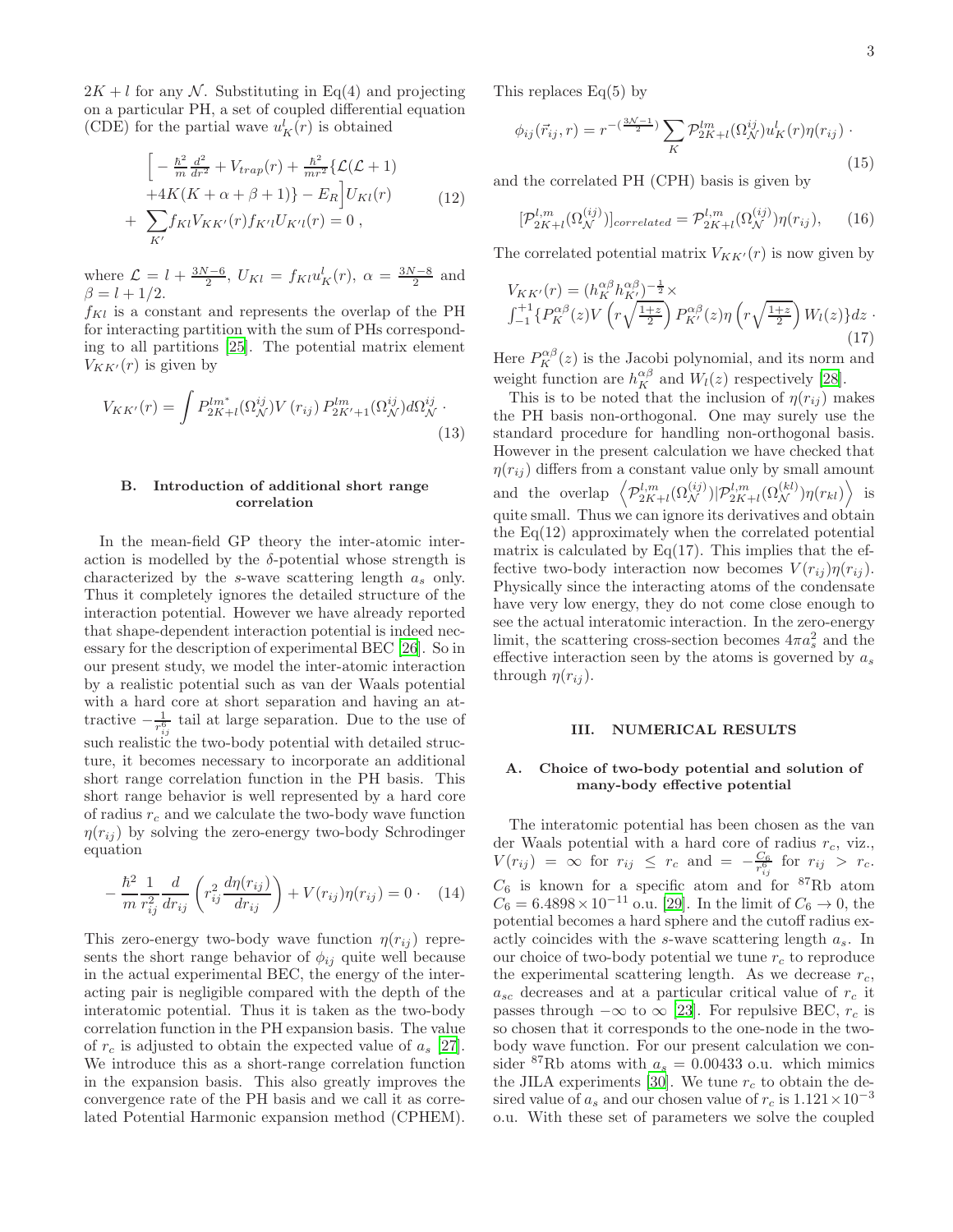differential equation by hyperspherical adiabatic approximation (HAA) [\[31\]](#page-9-23). In HAA, we assume that the hyperradial motion is slow compared to the hyperangular motion and the potential matrix together with the hypercentrifugal repulsion is diagonalized for a fixed value of r. Thus the effective potential for the hyperradial motion is obtained as a parametric function of  $r$ . We choose the lowest eigen potential  $\omega_0(r)$  as the effective potential in which the condensate moves collectively. The energy and wave function of the condensate are finally obtained by solving the adiabatically separated hyperradial equation in the extreme adiabatic approximation (EAA)

$$
\left[ -\frac{\hbar^2}{m} \frac{d^2}{dr^2} + \omega_0(r) - E_R \right] \zeta_0(r) = 0 , \qquad (18)
$$

subject to approximate boundary condition on  $\zeta_0(r)$ . For our numerical calculation we fix  $l = 0$  and truncate the CPH basis to a maximum value  $K = K_{max}$  requiring proper convergence.

To study the thermodynamics of the condensate we need to calculate a large number of energy levels in the effective potential. The ground state in the effective eigen potential  $\omega_0(r)$  corresponds to the ground state energy  $E_{00}$  of the condensate. Hyperradial excitations for  $l=0$  in this effective eigen potential  $\omega_0(r)$  corresponds to the breathing mode. Similarly the surface mode excitations with  $l > 0$  can be calculated as hyperradial excitations in the eigen potential  $\omega_l(r)$  corresponding to different values of l. However, for  $l \neq 0$ , a large inaccuracy is involved in the calculation of off-diagonal potential matrix and numerical computation becomes very slow. However, the main contribution to the potential matrix comes from the diagonal hypercentrifugal term and we disregard the off-diagonal matrix element for  $l > 0$ . Thus we get the effective potential  $\omega_l(r)$  in the hyperradial space for  $l \neq 0$  by adding the hypercentrifugal term corresponding to a particular value of  $l$  with the potential matrix element for  $l = 0$ . The ground state in this potential is the ground state of the lth surface mode  $E_{0l}$  and nth radial excitations provide the  $E_{nl}$ . Finally we add the center of mass energy  $1.5\hbar\omega$  to each energy eigen value to obtain the actual energy states.

Before using the energy spectrum for the calculation of thermodynamic properties, it needs at least some qualitative and quantitative discussion on how good our approximation for the calculation of higher order excitations is. There are many approximation methods which calculate the low-lying collective excitations and also the higher multipolarities [\[1\]](#page-9-0). All these basically use the uncorrelated mean-feld theory and the hydrodynamic (HD) model. It is well known that the excited states at high energy are expected to have single particle nature whereas the low-lying excitations are of collective nature. However the transition from collective to single-particle excitations for trapped interacting bosons may be systematically affected by the interatomic correlation and finite size effect. The HD model is good for a large number of bosons in the trap in the Thomas-Fermi limit and in the spherical trap the eigenfrequencies are calculated using the analytic formula [\[1](#page-9-0), [32\]](#page-9-24)

<span id="page-3-0"></span>
$$
\omega(n,l) = \omega_{ho}(2n^2 + 2nl + 3n + l)^{1/2}.
$$
 (19)

Here  $n$  is the radial quantum number and  $l$  is the angular momentum quantum number.  $n = 0$  corresponds to the surface mode excitation, whereas monopole oscillation  $\omega_M$  corresponds to  $n = 1$  and  $l = 0$ . Note that Eq. [\(19\)](#page-3-0) has the dependence on the radial nodes and angular momentum but is independent of particle number, whereas in the extreme case of noninteracting harmonic oscillator (HO) model

$$
\omega(n,l) = \omega_{ho}(2n+l) \tag{20}
$$



<span id="page-3-1"></span>FIG. 1: (color online) Plot of the different excitation mode  $(n=0,1,2)$  frequencies  $\omega_l/l$  of the BEC for  $N = 200$ .



<span id="page-3-2"></span>FIG. 2: (color online) Plot of the different excitation mode  $(n=0,1,2)$  frequencies  $\omega_l/l$  of the BEC for  $N = 11000$ .

Thus in general the HD model is expected to be accurate for the low energy excitations of the system and ideal gas is expected to be valid for high excitation energies.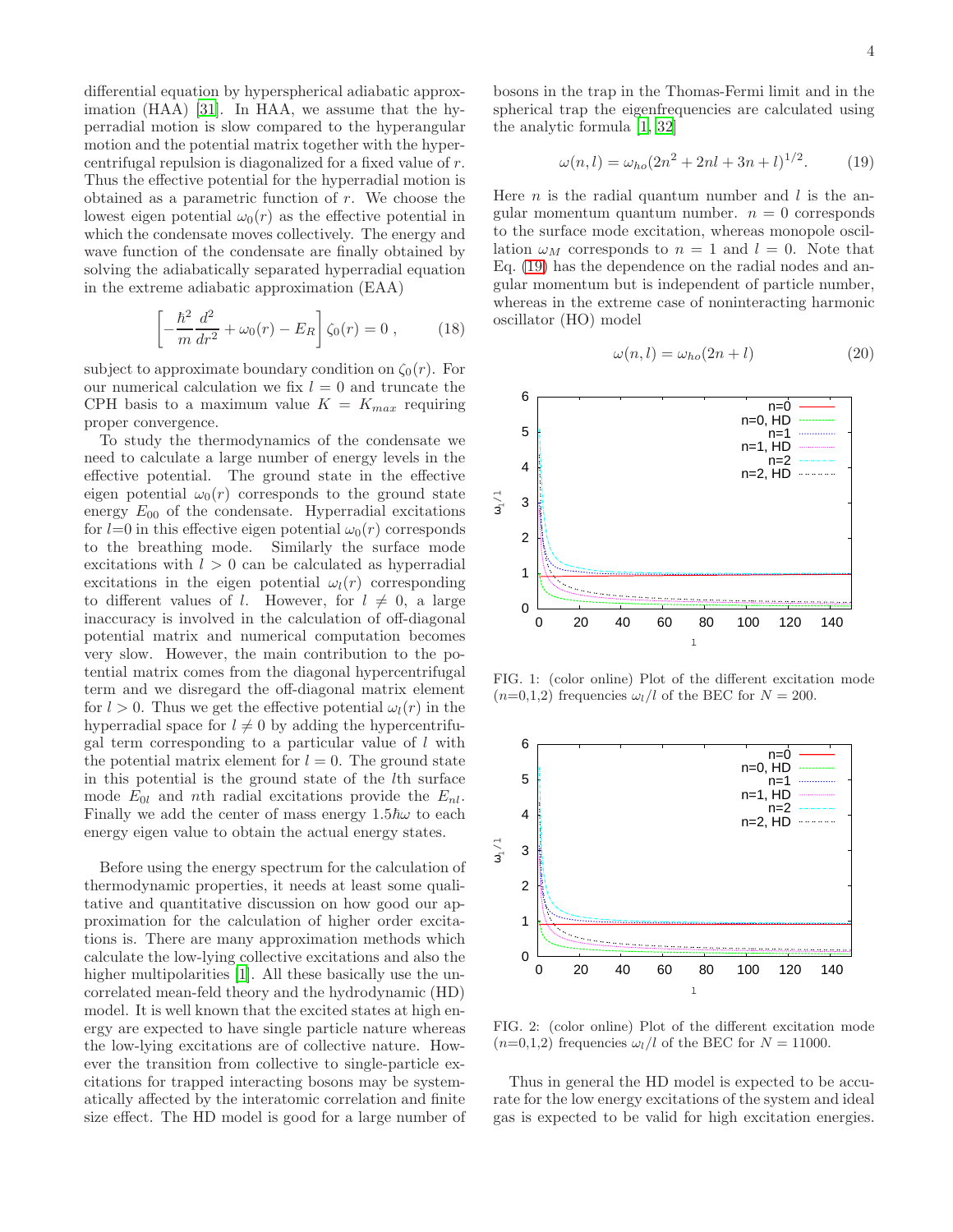Thus our many-body calculation basically connects the two extreme limits. However it additionally incorporate the effect of finite-size and inter-atomic correlation. We calculate the frequency of the surface modes and compare with the predictions of HD model. In Fig [1](#page-3-1) we show the evolution of several excitation frequencies  $(\omega_l/l)$  in unit of  $\omega_{ho}$ ) for the different modes  $(n = 0, 1, 2)$  as a function of their angular momentum l for  $N = 200$  atoms. It is mentioned already that the effect of interaction is particularly important for the surface mode  $(n = 0)$ . In the same figure the hydrodynamic predictions is also shown. It shows that our many-body results first follow the HD curve and then very soon it starts to deviate. However deviation is larger for  $n = 0$  and it generally starts to decrease with larger n. Another important point is the asymptotic limit when the HD prediction assymptotically goes to zero for large l. The many-body results approach asymptotically the correct non-interacting limit  $\frac{\omega_l}{l} = \omega_{ho} = 1$  o.u.. A similar observation is also made in Ref. [\[32](#page-9-24)], where the excitation spectrum of  $N = 10000$  <sup>87</sup>Rb atoms in a spherical trap was calculated using Hartree-Bogoliubov theory and compared with the HD prediction. For larger particles  $(N = 11000)$ , we observe (Fig. [2\)](#page-3-2) the same qualitative nature, whereas  $\frac{\omega_l}{l}$  for different surface modes become closer to the HD prediction as expected.

Also from Fig. [1](#page-3-1) and Fig. [2](#page-3-2) we observe that for larger l the frequencies  $(\omega_l/l)$  of different modes of excitations asymptotically approach the harmonic oscillator frequency  $\omega_{ho}$ . It indicates that for the higher excitations, dispersion relation becomes independent of the two-body interaction. In our many-body theory this can be justified as follows. For the higher excited states, the average size of the condensate increases and the atoms tend to be pushed away from each other. This is also consistent with the findings from the Hartree-Bogoliubov theory [\[1](#page-9-0)] where the Bogoliubov-type spectrum exhibits states of single-particle nature localized near the surface of the condensate. Surface mode excitations in the Bogoliubov-type spectrum can not be of collective nature when its wave length is smaller than the surface thickness d. This condition is satisfied when l exceeds a critical value ∼  $N^{4/15}$  [\[1](#page-9-0)] and the HO model becomes a better approximation for individual excited states with larger l values. However low-lying states are strongly collective, whose many-body effects are properly taken care of by the CPHEM. For calculation of thermodynamic quantities, sums over many excited states, in addition to the low-lying ones, are needed. This masks the effect of single particle nature, as one can see in a typical plot of number of states  $N(\epsilon)$  with energy  $\leq \epsilon$  against  $\epsilon$  in Fig. 21 of Ref. [\[1\]](#page-9-0).

### B. Bose-Einstein condensation in three dimensional isotropic harmonic trap

In this section we will discuss Bose-Einstein condensation in three dimensional harmonic trap and move on

to the anharmonic trap in the next section. The system of N non-interacting bosons is analytically treated in the grand-canonical ensemble and in the thermodynamic limit there will be a phase transition at a critical temperature  $T_c$ . In three dimension the critical temperature  $T_c$ is finite and the phase-transition is of first order. However the BEC experiments are also carried out with a finite number of atoms, thus the thermodynamic argument does not apply here. At  $T = T_c$ , the chemical potential  $\mu = 0$  whereas for finite number of particles,  $\mu$  and other thermodynamic quantities are smooth function of temperature. Thus the possibility of phase transition is ruled out. Therefore one can not define a critical temperature for a system of finite number of bosons. Although there is no phase transition for finite size systems, there is still a macroscopic number of particles in the ground state at low enough temperature. Thus it is convenient to define a transition temperature in the same way as the critical temperature in the thermodynamic limit. Also at low temperature and in presence of confining potential the interatomic force becomes important even for very dilute atomic cloud. Thus the transition temperature deviates from the critical temperature of ideal gas. The effect of interaction on the thermodynamic properties of the gas has also been pointed out which signals the breakdown of the Bogoliubov theory [\[33\]](#page-9-25) in the calculation of collective excitation. Thus the weakly interacting finite size condensate is of considerable interest.

By using the mean-field approach, based on the Popov approximations [\[1](#page-9-0), [29](#page-9-21)], the temperature dependence of the condensate with repulsive forces is calculated. It is shown that the first correction to the critical temperature due to finite number of atoms obey [\[34\]](#page-9-26)

<span id="page-4-0"></span>
$$
\left. \frac{\delta T_c}{T_c^0} \right|_{finite-size} = -0.73 \frac{\bar{\omega}}{\omega} N^{-1/3} \tag{21}
$$

where  $\bar{\omega}$  is the mean frequency of a non-isotropic harmonic trap. Mean-field theory also predicts a relative shift in critical temperature due to inter-atomic interaction as [\[4](#page-9-3)]

<span id="page-4-1"></span>
$$
\left. \frac{\delta T_c}{T_c^0} \right|_{int} = -1.33 a_s N^{1/6} \tag{22}
$$

In this paper we utilize the correlated potential harmonic expansion technique as discussed in Sec. II. The correlated basis function offers to study the beyond mean-field effect and to calculate various thermodynamic properties more accurately. As we assume that the interatomic correlations beyond two-body can safely be ignored in our picture, it reduces computational difficulty. We can handle quite few to very large number of atoms by a single technique. Although very recently we have employed this technique to calculate several thermodynamic properties of weakly interacting Bose gas, the finite-size effect and deviation due to inter-atomic interaction was not studied [\[35](#page-9-27)[–37\]](#page-9-28). Thus the aim of the present section is to verify the mean-field predictions Eq. [\(21\)](#page-4-0) and Eq. [\(22\)](#page-4-1).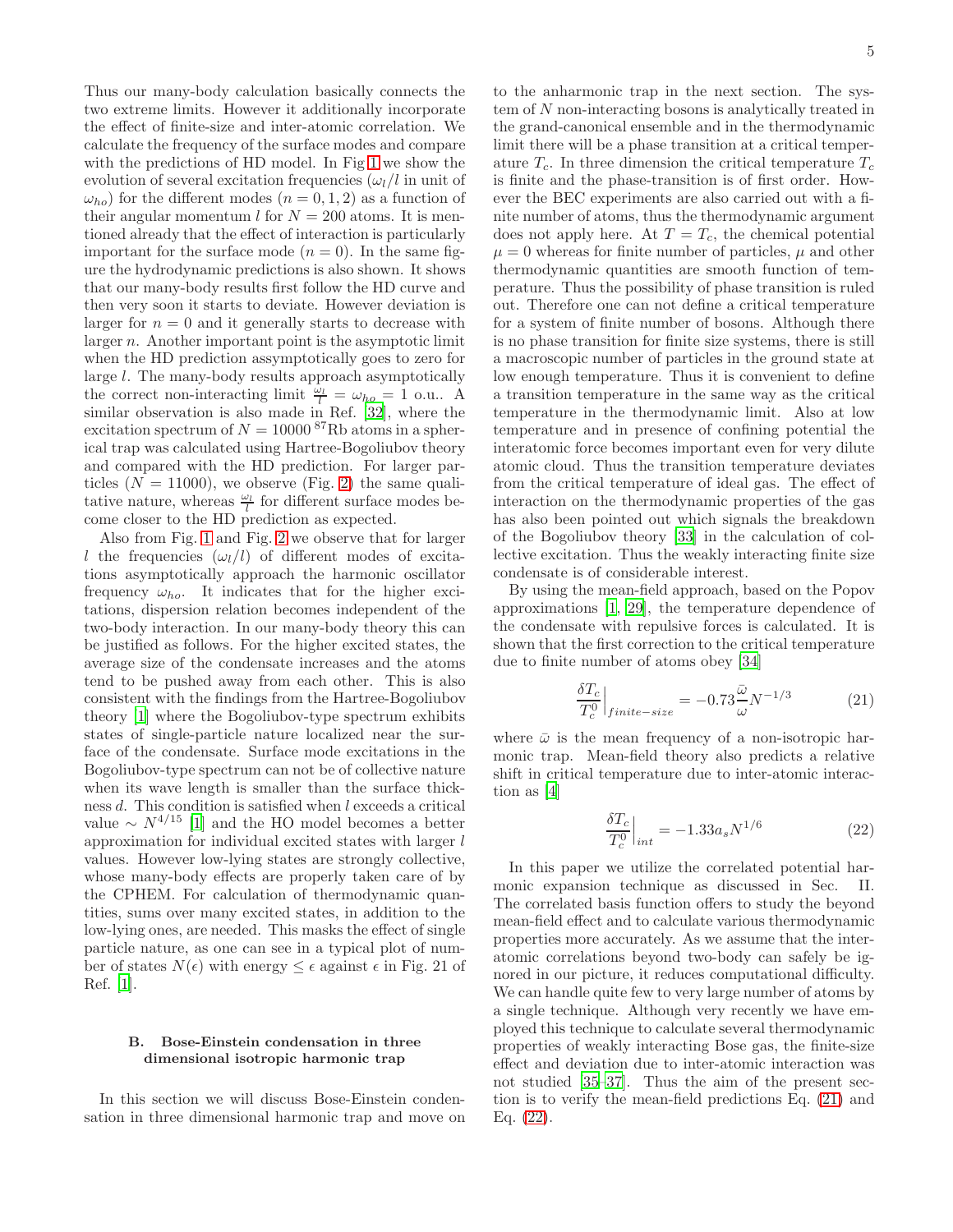$$
f(E_{nl}) = \frac{1}{e^{\beta(E_{nl} - \mu)} - 1}
$$
 (23)

where  $\beta = \frac{1}{k_B T}$  and  $\mu$  is the chemical potential. The particle number is given by

$$
N = \sum_{n=0}^{\infty} \sum_{l=0}^{\infty} \frac{(2l+1)}{e^{\beta(E_{nl}-\mu)} - 1}
$$
 (24)

The average energy  $E(N,T)$  of the system at T is given by

<span id="page-5-0"></span>
$$
E(N,T) = \sum_{n=0}^{\infty} \sum_{l=0}^{\infty} (2l+1) f(E_{nl}) E_{nl}
$$
 (25)

The heat capacity  $C_N(T)$  at a fixed N is calculated by taking the partial derivative of  $E(N, T)$  in Eq. [\(25\)](#page-5-0) with respect to  $T$  as

$$
C_N(T) = \frac{\partial E(N, T)}{\partial T}\Big|_N \tag{26}
$$

As  $\mu$  is a function of T, we compute the differentiation and obtain

<span id="page-5-3"></span>
$$
C_N(T) = \beta \sum_{n=0}^{\infty} \sum_{l=0}^{\infty} \frac{(2l+1)E_{nl} \exp\left(\beta(E_{nl} - \mu)\right)}{(\exp\left(\beta(E_{nl} - \mu)\right) - 1)^2} \times \left[\frac{E_{nl} - \mu}{T} + \frac{\partial \mu}{\partial T}\right],\tag{27}
$$

where

<span id="page-5-2"></span>
$$
\frac{\frac{\partial \mu}{\partial T}}{\frac{\sum_{m=0,l_m=0}^{\infty} (2l_m+1)(E_{ml_m}-\mu) \exp(\beta(E_{ml_m}-\mu))(f(E_{ml_m}))^2}{T \sum_{p=0,l_p=0}^{\infty} (2l_p+1) \exp(\beta(E_{pl_p}-\mu))(f(E_{pl_p}))^2} \tag{28}
$$

Next we calculate  $C<sub>N</sub>(T)$  as a function of T for different values of N by the following procedure. We evaluate the quantity

<span id="page-5-5"></span>
$$
F(\mu, T) = \sum_{n,l=0}^{n \max, l \max} (2l+1) f(E_{nl}) - N \qquad (29)
$$

taking a certain number of levels. We check for convergence by increasing the maximum number of levels until  $\mu(T)$  is converged. In Fig. [3](#page-5-1) we plot  $\mu/\mu_0$  ( $\mu_0$  is the chemical potential at  $T = 0$ ) as a function of  $T/T_c^0$  ( $T_c^0$ ) is the critical temperature in the thermodynamic limit given by  $k_B T_c^0 = 0.94\hbar\omega N^{1/3}$  [\[1](#page-9-0)]). Upto the condensation temperature  $\mu$  remains practically constant beyond which it starts to decrease rapidly. After getting  $\mu(T)$ , we calculate  $\frac{\partial \mu}{\partial T}$  by Eq. [\(28\)](#page-5-2) and next obtain  $C_N(T)$  from



<span id="page-5-1"></span>FIG. 3: (color online) Plot of the chemical potential  $\mu$  for  $N = 500$  bosons in the harmonic trap.

Eq. [\(27\)](#page-5-3). In Fig. [4](#page-5-4) we show the results of our numerical calculation for different values of N. For  $N = 1000$ ,  $C_N(T)$  smoothly changes as a function of  $T/T_c^0$ . So it is difficult to define the critical temperature for condensation. However we observe sharp change near  $T = T_c$  for  $N = 15000$ . Thus we define the transition temperature  $T_c$  at the maximum of the curve  $C_N(T)$  for finite N as

$$
\left. \frac{\partial C_N}{\partial T} \right|_{T = T_c} = 0. \tag{30}
$$

The calculated values of  $T_c$  as a function of N and gas parameter  $na_s^3$  are shown in Table [I.](#page-6-0) Our results are systematically lower than the values of Ref. [\[6](#page-9-5)] for hard sphere bosons. The value of  $T_c$  smoothly increases with  $N$  as expected. It is to be noted that our calculated transition temperature  $T_c$  slowly approaches to the experimentally measured value  $T_c = 0.94(5)T_c^0$  (for  $N = 40000^{87}$ Rb atoms) [\[38\]](#page-9-29). Thus our numerical results correctly reproduce the condensate temperature of the finite sized condensate.



<span id="page-5-4"></span>FIG. 4: (color online) Plot of the specific heat  $C_N/Nk_B$  for various number of bosons in the harmonic trap.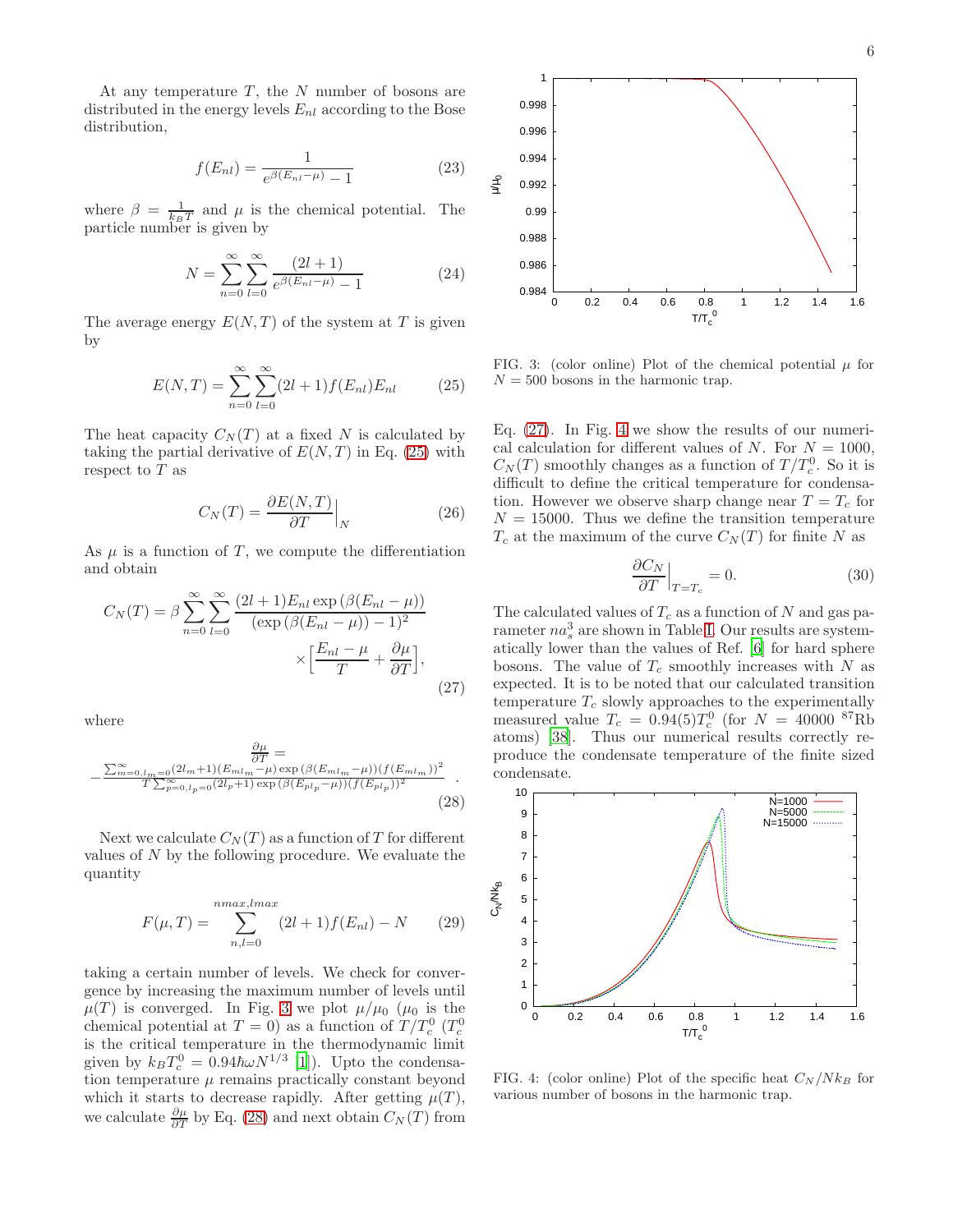TABLE I: Transition temperature  $T_c$  for different values of gas parameter  $na_s^3$ .

<span id="page-6-0"></span>

| Ñ     | $na_s^3$                            |        |
|-------|-------------------------------------|--------|
| 200   | -5<br>$1.62 \times 10$              | 0.8032 |
| 1000  | $8.118\times10^{-5}$                | 0.8676 |
| 3000  | $2.435 \times 10$                   | 0.9089 |
| 5000  | $4.059 \times 10$                   | 0.9172 |
| 7000  | $5.683 \times 10$                   | 0.9233 |
| 9000  | $7.306 \times 10$                   | 0.9282 |
|       | $11000$ $8.93 \times 10^{-4}$       | 0.9312 |
| 13000 | -3<br>$1.055\times10^{-}$           | 0.9349 |
|       | 3<br>$15000$ $1.218 \times 10^{-7}$ | 0.9369 |



<span id="page-6-1"></span>FIG. 5: (color online) Plot of the total relative shift in transition temperature  $\frac{\delta T_c}{T_c^0}$  of finite number of interacting bosons in the harmonic trap as a function of N. Our CPHEM results are presented by the red continuous curve. And the green dashed curve represents the mean-field prediction.

Earlier in a preliminary study we have shown that for finite sized interacting systems the values of  $T_c$  calculated by our CPHEM considerably deviates from  $T_c^0$  [\[37\]](#page-9-28). Now to study it in more systematic way we plot the total relative shift  $\frac{\delta T_c}{T_c^0} = \frac{T_c - T_c^0}{T_c^0}$  in Fig. [5.](#page-6-1) For comparison we also plot the mean-field prediction for the relative total shift obtained by adding Eq. $(21)$  and Eq. $(22)$  in the same figure. We observe that our CPHEM results are systematically lower than mean-field predictions. However for large N limit our CPHEM results slowly approaches the mean-field results. It is justified since in the large N limit the repulsive BEC becomes less correlated and the mean-field result becomes a better approximation.

Next to check the  $N^{-1/3}$  dependence of the finite size correction predicted from the mean-field theory [Eq. [\(21\)](#page-4-0)] we calculate the relative shift in  $T_c$  due to finite size effect  $\frac{\delta T_c}{T_c^0}|_{finite-size} = \frac{T_c^{finite} - T_c^0}{T_c^0}$  and plot it as a func-



<span id="page-6-2"></span>FIG. 6: (color online) Plot of the relative shift in transition temperature  $\frac{\delta T_c}{T_c^0}|_{finite-size}$  due to finite number of noninteracting bososns in the harmonic trap as a function of  $N^{-1/3}$ . The green plus signs indicate the position of numerical data points. The red continuous line is drawn by fitting the points.

tion of  $N^{-1/3}$  in Fig. [6.](#page-6-2) Here  $T_c^{finite}$  is our numerically calculated value of the transition temperature for noninteracting bosons in pure harmonic trap. As expected, with gradual increase in particle number the correction term will decrease gradually and finally in the thermodynamic limit it will vanish. Then to check the effect of interatomic interaction we calculate  $\frac{\delta T_c}{T_c^0}\Big|_{int} = \frac{T_c - T_c^{finite}}{T_c^0}$ and plot in Fig [7](#page-7-0) as a function of  $a_s N^{1/6}$ . Direct comparison with Eq. [\(22\)](#page-4-1) shows significant difference between the mean-field result and our many-body result. It is also to be noted that our present results consider the interaction regime which is parametrized by  $a_s N^{1/6} \simeq 0.022$ . This is to make sure that our system of Bose gas is dilute, weakly interacting and our choice of two-body correlated basis function remains justified. However in our correlated many-body method we observe that  $\frac{\delta T_c}{T_c^0}|_{int}$  gradually goes down with increase in  $a_s N^{1/6}$ , although the rate is slow. We explain this as the effect of interatomic correlation which makes the interaction energy more negative.

#### C. BEC in anharmonic trap and calculation of several thermodynamic properties.

The potential wells that trap the atoms in the experiments are generally approximated as harmonic oscillator potential. However the condensation temperature strongly depends on the trap geometry. In the earlier calculations the power-law traps [\[5](#page-9-4), [39](#page-9-30)[–41\]](#page-10-0) are presented as lowering the number of dimensions increases the transition temperature. In the present section we consider 3D quadratic plus quartic confining potential as  $V(r) = \frac{1}{2}m\omega r^2 + \lambda r^4$  where  $\lambda$  is a controllable parameter.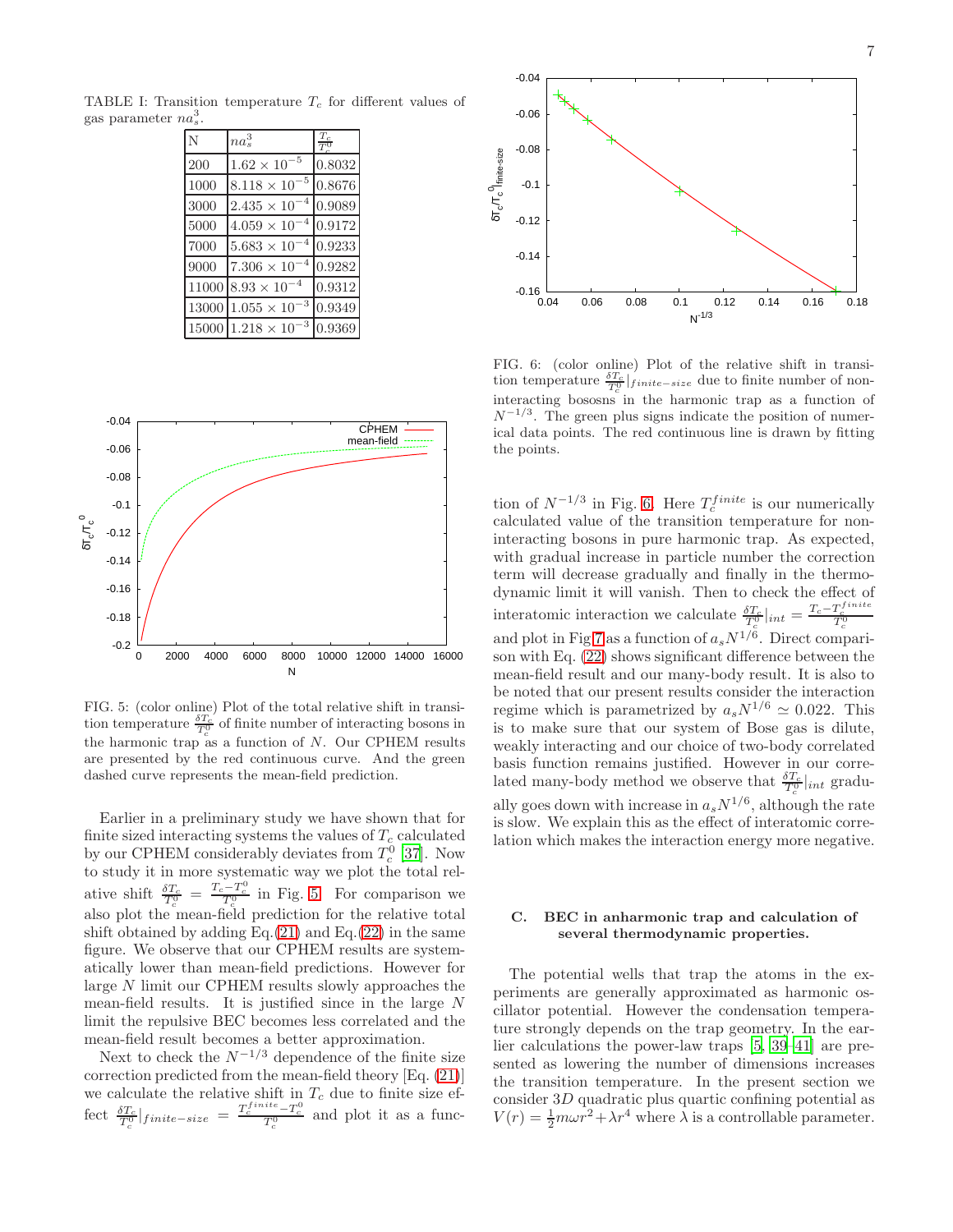

<span id="page-7-0"></span>FIG. 7: (color online) Plot of the relative shift in transition temperature  $\frac{\delta T_c}{T_c^0}|_{int}$  due to the inter-atomic interaction of finite number of bosons in the harmonic trap as a function of  $a_s N^{1/6}.$ 

For  $\lambda > 0$ , the quartic confinement becomes more tight and one can switch from the harmonic to anharmonic trap by tuning  $\lambda$ . In the experiments this is achieved by tuning the laser intensity. The choice of anharmonic trap also satisfies the purpose of adiabatic formation of BEC. The adiabatic cooling of the gas was proposed as when the trap frequency changes from  $\omega$  to  $\omega'$ , keeping the entropy and particle number constant, T chages to ω ′  $\frac{\omega}{\omega}T$  [\[42\]](#page-10-1). Thus by varying the shape of the confining trap it is possible to cool the system from high temperature phase without condensation down to temperatures below  $T_c$  with large condensation fraction in the ground state [\[12](#page-9-31), [13\]](#page-9-9). Our next findings also indicate that by tuning  $\lambda$  slowly compared to the internal equilibration time we can vary the shape of the trap adiabatically and thereby bring the system (which is initially above  $T_c$ ) below the transition temperature  $T_c$ . In the experiments the quartic confinement is created by blue detuned gaussian laser directed along the axis and the strength of the quartic confinement was  $\lambda \sim 10^{-3}$ . Thus in our present study we keep  $|\lambda| << 1$ . In Fig. [8](#page-7-1) we plot the many-body effective potential  $\omega_0(r)$  for a fixed particle  $N = 500$  for  $\lambda = 0$  and  $\lambda = 1 \times 10^{-4}$ . The trap becomes more tight for  $\lambda > 0$ , it increases the transition temperature and the situation becomes more favorable for BEC. Thus the finite-sized non-ideal Bose gas in anharmonic trap deserves special attention as it is not considered yet. This is specially interesting as it is directly relevant to possible future experimental set up.

As before we calculate the energy levels  $E_{nl}$  in the effective potential and calculate the specific heat. In Fig. [9](#page-8-0) we plot  $C<sub>N</sub>(T)$  as a function of T for different values of  $\lambda$ . One can observe that for pure harmonic trap  $(\lambda = 0)$ and weakly anharmonic (small  $\lambda$ ) trap  $C_N(T)$  smoothly changes ruling out any kind of phase transition. However for  $\lambda = 1 \times 10^{-4}$ ,  $C_N(T)$  shows sharp transition near  $T = T_c$  which signals the possibility of pseudo-transition



<span id="page-7-1"></span>FIG. 8: (color online) Plot of the effective potential  $\omega_0(r)$  for  $N = 500$  bosons in the harmonic trap  $(\lambda = 0)$ , anharmonic trap  $(\lambda = 1 \times 10^{-4})$ .

in very tight trap. As before we calculate the transition temperature from the position of the peak of  $C<sub>N</sub>(T)$  and in Fig. [10](#page-8-1) we plot  $T_c$  as a function of  $\lambda$  for  $N = 500$ . We observe that  $T_c$  increases steadily as the trap becomes more tight. This is in agreement with earlier calculations for tight traps which were modelled either by pure quartic potential or by power-law potential. Earlier several predictions about the amount of increment of  $T_c$  have been made for IBG in different trap geometry [\[41,](#page-10-0) [43\]](#page-10-2). Here, as mentioned above, we are considering interacting bosons in harmonic plus quartic trap which is relevant to the adiabatic cooling. We observe that even for a small number of bosons  $N$  in the trap, the transition temperature  $T_c$  in the case of anharmonic trap with  $\lambda = 1 \times 10^{-4}$ is almost 10% higher than that of the isotropic harmonic trap. Also the amount of increment increases steadily with the number of bosons  $N$  in the trap as evident from Fig. [11.](#page-8-2) For  $N = 5000$  in the anharmonic trap with  $\lambda = 1 \times 10^{-4}$ ,  $T_c$  is found to increase approximately by 37.36% from that of the isotropic harmonic trap. Thus our study not only supports the possibility of adiabatic formation of BEC, we for the first time attempt to predict the amount of increment of  $T_c$  in an anharmonic trap. Thus our study reveals that it is also possible to adiabatically cool the system by tuning the intensity of the laser beam used for creating the trap.

Next we compute another important thermodynamic quantity - the condensate fraction  $N_0/N$ . In an earlier attempt [\[37](#page-9-28)] we have already studied the temperature dependence of the condensate fraction of the interacting Bose gas with a finite number of bosons in the isotropic harmonic trap. We have observed that the main difference of the signature of BEC in such finite sized system from the infinite limit lies in the shifted and smeared out onset of macroscopic population of the ground state. Here we are interested in the temperature variation of the ground state occupation in a harmonic plus quartic potential. By inserting the values of the chemical potential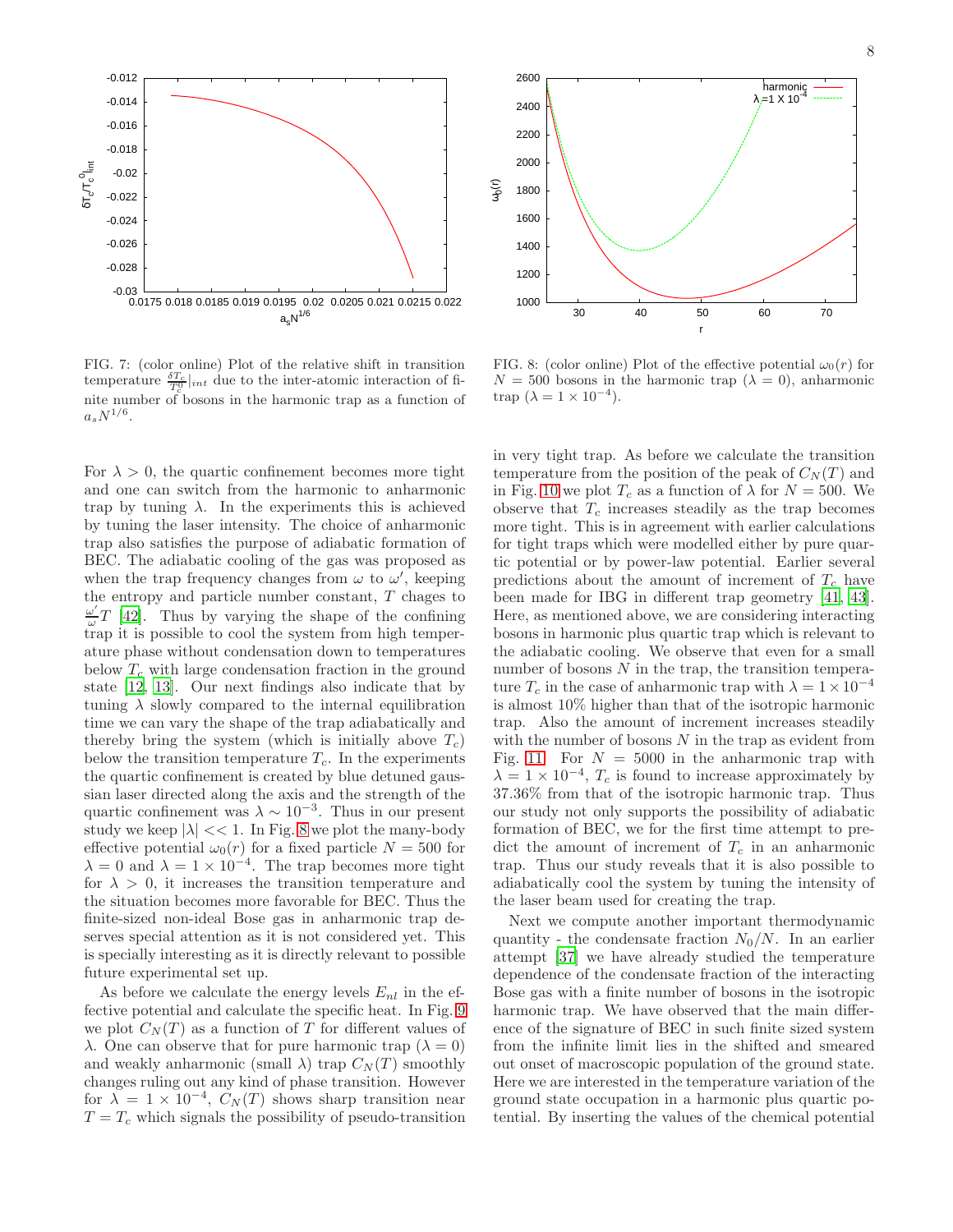

<span id="page-8-0"></span>FIG. 9: (color online) Plot of the specific heat  $C_N/Nk_B$  for  $N = 500$  in the anharmonic trap with different anharmonicity strength.



<span id="page-8-1"></span>FIG. 10: (color online) Plot of the critical temperature  $T_c$  as a function of  $\lambda$  in the harmonic plus quartic trap for  $N = 500$ .



<span id="page-8-2"></span>FIG. 11: (color online) Plot of the critical temperature  $T_c$  as a function of N in the harmonic and anharmonic trap ( $\lambda =$  $1 \times 10^{-6}$  and  $\lambda = 1 \times 10^{-4}$ ).



<span id="page-8-3"></span>FIG. 12: (color online) Plot of the condensate fraction for various  $N$  in the anharmonic trap with the anharmonicity strength  $\lambda = 1 \times 10^{-4}$ .



<span id="page-8-4"></span>FIG. 13: (color online) Plot of the condensate fraction for  $N =$ 500 in the harmonic and anharmonic trap with the various anharmonicity strengths  $\lambda$ .

 $\mu$  in Eq. [\(29\)](#page-5-5) we can calculate the ground state population  $N_0$  at a particular temperature and for a fixed N. In Fig. [12](#page-8-3) we plot  $\frac{N_0}{N}$  as a function of T for different N in anharmonic trap with  $\lambda = 1 \times 10^{-4}$ . We observe that as N increases the onset of macroscopic population in the ground state becomes more sudden. Qualitatively this looks very similar to the harmonic trap case. However the onset of a macroscopic ground state occupation occurs at higher temperature for the anharmonic trap. To illustrate the point further, we plot the condensate fraction  $\frac{N_0}{N}$  as function of T for  $N = 500$  bosons in harmonic and anharmonic trap with different  $\lambda$  values in Fig. [13.](#page-8-4) It is seen that at any finite  $T$  the ground state occupation increases with  $\lambda$ . This is consistent with the above discussion as well as earlier theoretical calculations in the quartic trap [\[44\]](#page-10-3).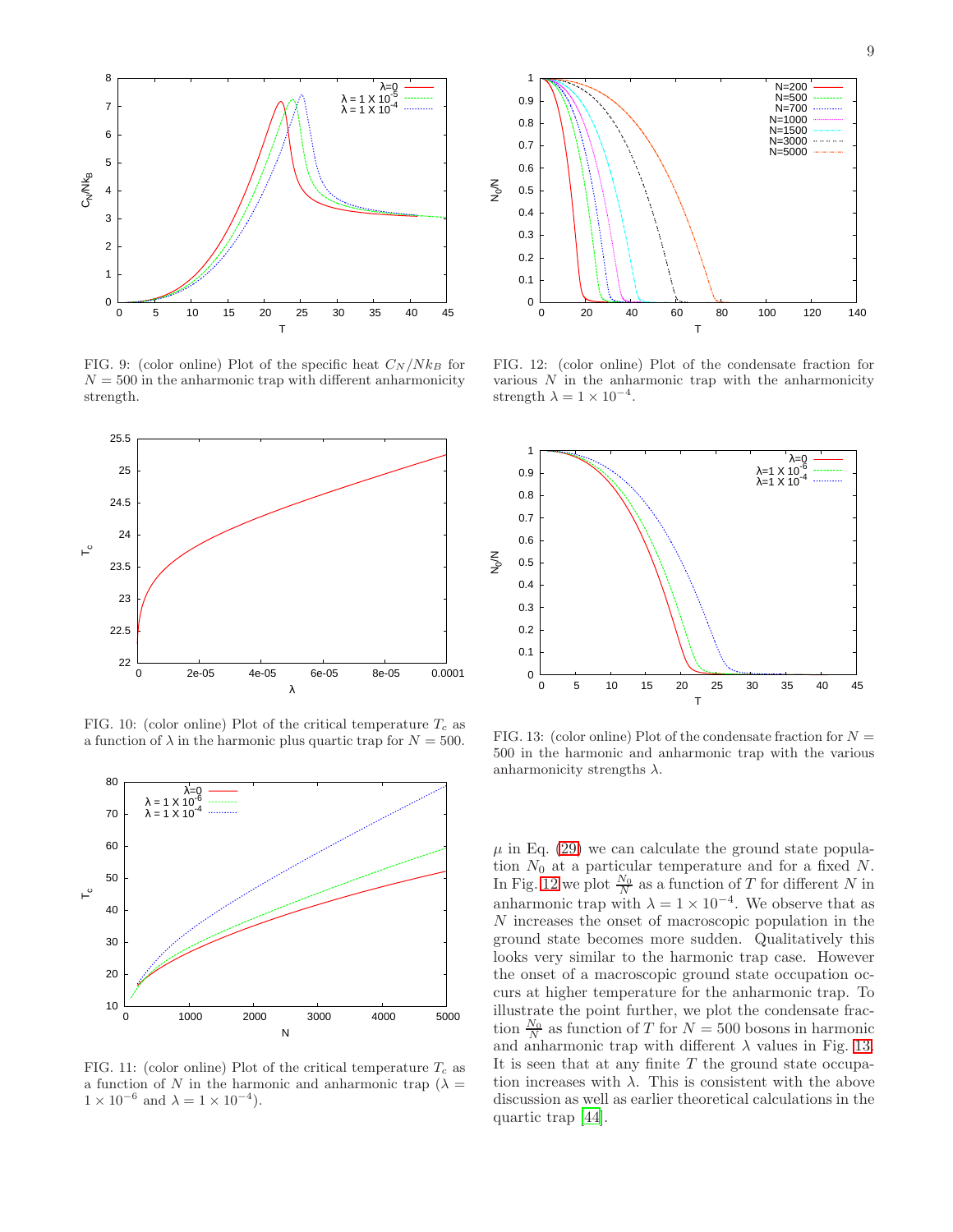#### IV. CONCLUSION

In conclusion, we have thoroughly studied several measures of BEC like specific heat, critical temperature and condensate fraction in both the isotropic harmonic and the anharmonic trap. We have precisely determined  $T_c$ of the interacting bosons in pure harmonic trap and compared it with the mean-field results. The detailed study of the finite size correction due to finite number of atoms in the trap and also the correction to  $T_c$  due to interaction are two major issues addressed in the present manuscript. Next we extend our correlated many-body method to calculate  $T_c$  in the case of quadratic with an additional quartic trap. The choices of anharmonic trap also satisfies the purpose of adiabatic formation of BEC. Simply by varying the confining trap it is possible to condense the Bose gas at higher  $T_c$  which becomes more favourable experimentally. In our theoretical study the anharmonic trap is modelled as  $V(r) = \frac{1}{2}m\omega^2r^2 + \lambda r^4$ , where  $\lambda$  is

- <span id="page-9-0"></span>[1] F. Dalfovo, S. Giorgini, L. Pitaevskii, S. Stringari, Rev. Mod. Phys. 71, 463 (1999).
- <span id="page-9-1"></span>[2] K. Huang, Statistical Mechanics,(John Wiley and sons, New York, U.S.A. (1987)).
- <span id="page-9-2"></span>[3] L. Pitaevskii and S. Stringari, Bose-Einstein condensation, (Oxford University Press, Oxford, England, 2003).
- <span id="page-9-3"></span>[4] S. Giorgini, L. P. Pitaevskii, and S. Stringari, Phys. Rev. A 54, R4633 (1996).
- <span id="page-9-4"></span>[5] S. Pearson, T. Pang, and C. Chen, Phys. Rev. A 58, 1485 (1998).
- <span id="page-9-5"></span>[6] S. Pearson, T. Pang, and C. Chen, Phys. Rev. A 58, 4796 (1998).
- <span id="page-9-6"></span>[7] S. Pilati, and S. Giorgini, N. Prokof'ev, Phys. Rev. Lett. 100, 140405 (2008).
- [8] P. Borrmann, J. Harting, O. Mülken, and E. R. Hilf, Phys. Rev. A 60, 1519 (1999).
- [9] M.K. Al-Sugheir n, F. M. Al-Dweri, G. Alnawashi, M.G. Shatnawi, Physica B 408, 151-157 (2013).
- <span id="page-9-7"></span>[10] S. Yang , Y. Liu, and S. Feng, Mod. Phys. Lett. B 26, 1250053 (2010).
- <span id="page-9-8"></span>[11] W. Ketterle, and D. E. Pritchard, Phys. Rev. A 46, 4051 (1992).
- <span id="page-9-31"></span>[12] P. W. H. Pinkse, A. Mosk, M. Weidemuller, M. W. Reynolds, T. W. Hijmans, and J. T. M. Walraven, Phys. Rev. Lett. 78, 990 (1997).
- <span id="page-9-9"></span>[13] D. M. Stamper-Kurn, H.-J. Miesner, A. P. Chikkatur, S. Inouye, J. Stenger, and W. Ketterle, Phys. Rev. Lett. 81, 2194 (1998).
- <span id="page-9-10"></span>[14] V. Bagnato, D. E. Pritchard, and D. Kleppner, Phys. Rev. A 35, 4354 (1987).
- <span id="page-9-11"></span>[15] M. Fabre de la Ripelle, Ann. Phys. (N. Y.) 147, 281 (1983).
- <span id="page-9-12"></span>[16] A. Biswas, T. K. Das, L. Salasnich and B. Chakrabarti, Phys. Rev. A, 82, 043607 (2010).
- [17] S. K Haldar, B. Chakrabarti, and T. K. Das, Phys. Rev. A, 82, 043616 (2010).
- [18] A. Biswas, B. Chakrabarti, T. K. Das and L. Salasnich, Phys. Rev. A, 84, 043631 (2011).
- [19] S. K. Haldar, P. K. Debnath and B. Chakrabarti, Eur.

treated as a controllable parameter. Experimentally this can be achieved by tuning the intensity of laser beam. Our study reveals significant increase of  $T_c$  for a finite number of interacting bosons with strong anharmonicity.

At present we are not able to compare our theoretical results with the experimental findings. However the tuning of  $\lambda$  parameter basically resemble the experimental situation where the shape of the external trap is changed by tuning the laser intensity. Thus our present theoretical results may provide useful information for future experiments.

# Acknowledgements

SKH acknowledges a senior research fellowship from CSIR, India (File No. 08/561(0001)/2010-EMR-I). SB and TKD acknowledge the financial support of University Grants Commission, India under a Major Research Project [F.N0. 40-439/2011(SR)].

Phys. J. D, 67, 188 (2013).

- <span id="page-9-13"></span>[20] S. K. Haldar, B. Chakrabarti, T. K. Das and A. Biswas, Phys. Rev. A, 88, 033602 (2013).
- <span id="page-9-14"></span>[21] T. K. Das and B. Chakrabarti, Phys. Rev. A 70, 063601  $(2004)$ .
- [22] T. K. Das, S. Canuto, A. Kundu, B. Chakrabarti, Phys. Rev. A 75, 042705 (2007).
- <span id="page-9-15"></span>[23] T. K. Das, A. Kundu, S. Canuto, and B. Chakrabarti, Phys. Lett. A 373, 258-261 (2009).
- <span id="page-9-16"></span>[24] J. L. Ballot and M. Fabre de la Ripelle, Ann. Phys. (N. Y.) **127**, 62 (1980).
- <span id="page-9-17"></span>[25] M. Fabre de la Ripelle, Few Body System 1, 181 (1986).
- <span id="page-9-18"></span>[26] B. Chakrabarti and T. K. Das, Phys. Rev. A, 78, 063608 (2008).
- <span id="page-9-19"></span>[27] A. Kundu, B. Chakrabarti, T. K. Das, and S. Canuto, J. Phys. B: At. Mol. Opt. Phys. 40, 2225 (2007).
- <span id="page-9-20"></span>[28] M. Abramowitz and I. A. Stegun, Handbook of mathematical functions, National Institute of Standards and Technology, USA (1964).
- <span id="page-9-21"></span>[29] C. J. Pethick and H. Smith, Bose-Einstein Condensation in Dilute Gases (Cambridge University Press, Cambridge, England, 2001).
- <span id="page-9-22"></span>[30] M. H. Anderson et. al., Science **269**, 198 (1995).
- <span id="page-9-23"></span>[31] T. K. Das, H. T. Coelho and M. Fabre de la Ripelle, Phys. Rev. C 26, 2281 (1982).
- <span id="page-9-24"></span>[32] F. Dalfovo, S. Giorgini, M. Guilleumas, L. Pitaevskii, and S. Stringari, Phys. Rev. A 56, 3840 (1997).
- <span id="page-9-25"></span>[33] N. Bogoliubov, J. Phys. (Moscow) **11**, 23 (1947).
- <span id="page-9-26"></span>[34] S. Grossmann and M. Holthaus, Phys. Lett. A 208, 188 (1995).
- <span id="page-9-27"></span>[35] S. Goswami, T. K. Das, and A. Biswas, Phys. Rev. A, 84, 053617 (2011).
- [36] S. Goswami, T. K. Das, and A. Biswas, J. L. Temp. Phys, 172, 184 (2013).
- <span id="page-9-28"></span>[37] S. Bhattacharyya, T. K. Das and B. Chakrabarti, Phys. Rev. A 88, 053614 (2013).
- <span id="page-9-29"></span>[38] J. R. Ensher, D. S. Jin, M. R. Matthews, C. E. Wieman, and E. A. Cornell, Phys. Rev. Lett. 77, 4984 (1996).
- <span id="page-9-30"></span>[39] M. Bayindir, B. Tanatar, and Z. Gedik, Phys. Rev. A 59,